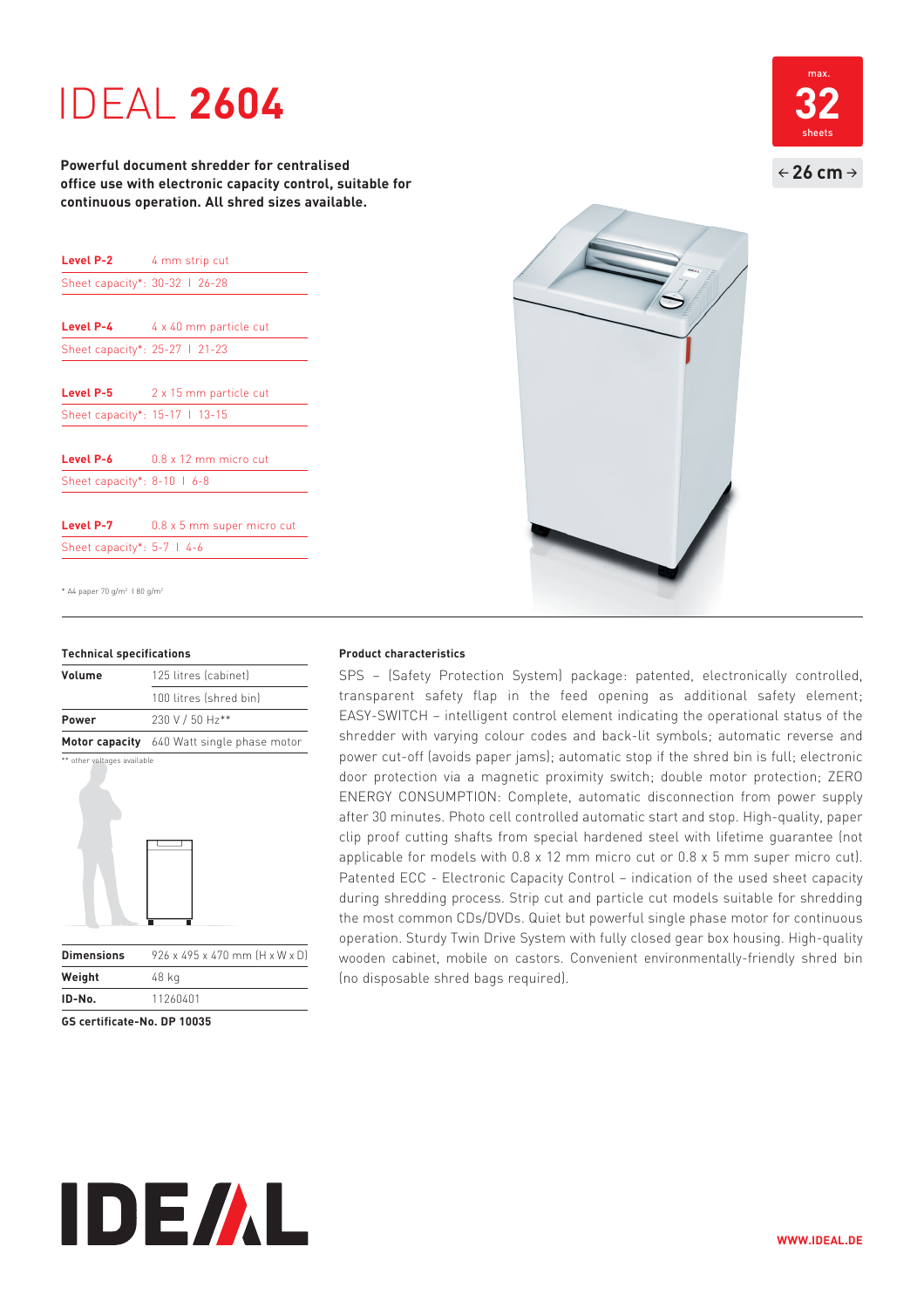# IDEAL **2604**

### **Features**



**SOLID STEEL CUTTING SHAFTS**

Robust and durable: high-quality paper clip proof cutting shafts with lifetime guarantee under conditions of fair wear and tear (except fine cut models MC and SMC).



**EASY-SWITCH**

Ease of operation: intelligent multifunction switch element with integrated optical signals indicating the operational status. Additional "emergency switch" function.



**ECC – ELECTRONIC CAPACITY CONTROL** This electronic feature indicates the used sheet capacity during shredding process to avoid paper jams.



### **CONVENIENT SHRED BIN**

The environmentally-friendly shred bin can be removed easily and cleanly from the cabinet. The bin can be used with or without disposable shred bag.



**AUTOMATIC FUNCTIONS**

Tried and tested: Reliable printed circuit board controlling all automatic functions of the shredder including the energy saving mode.



**FIRST-CLASS COMPONENTS**

Quality in every detail: cabinet with adjustable metal hinges and attractively designed swivel castors.